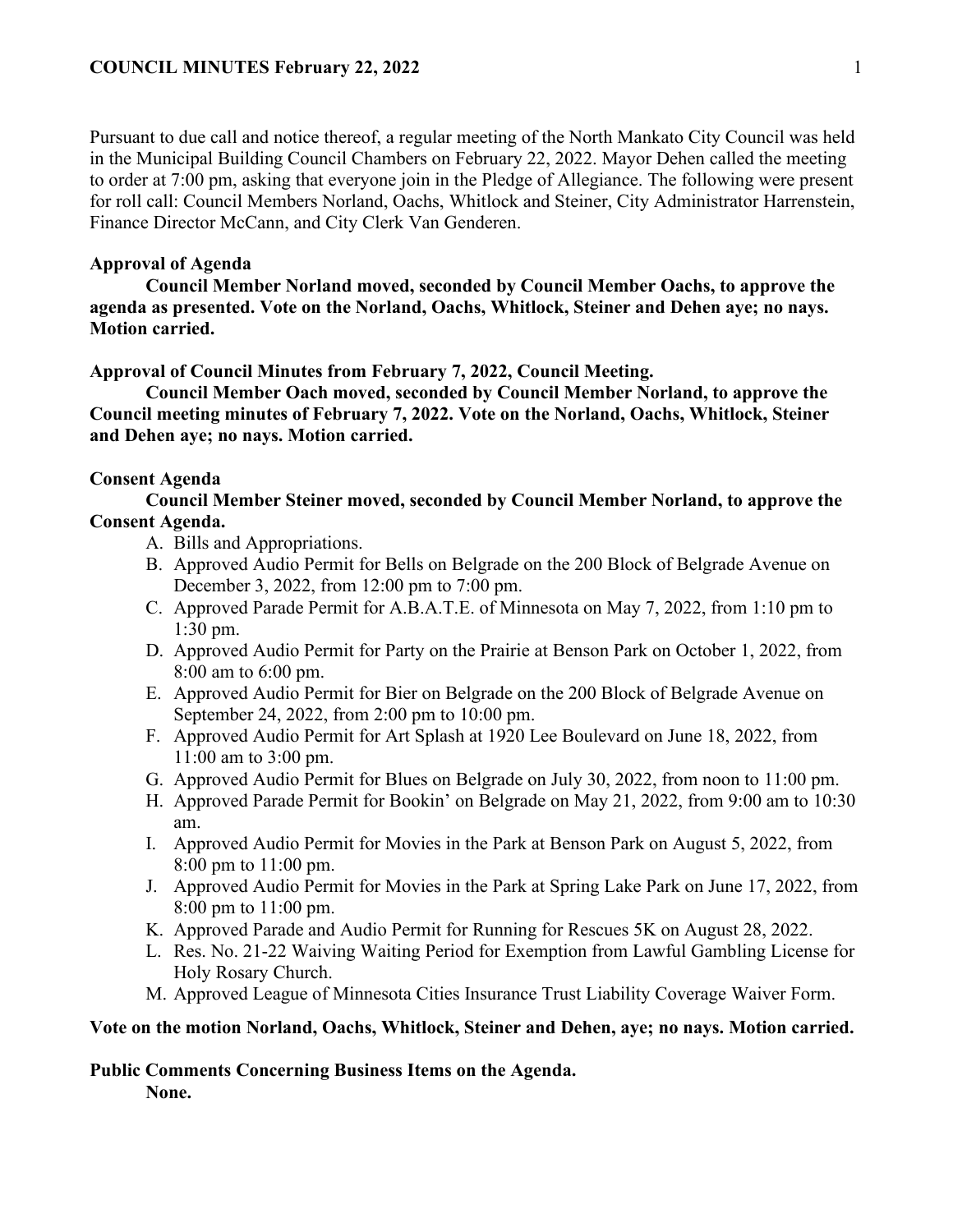#### **Business Items**

## **Res. No. 22-22 Consider Local Government Resolution for the North Mankato Caswell Park Improvements Bonding Appropriations.**

Finance Director McCann reported the State is requiring a resolution providing confirmation of the local matching funds. He reported \$839,248 would be from the General Fund and the Caswell Indoor Rec Facility, \$550,000 would be General Obligation Bond Proceeds from the 2021A Sales Tax Revenue Bonds, and \$40,919 would be Premiums on the 2021A Sales Tax Revenue Bonds. The match totals \$1,430,167.

**Council Member Norland moved, seconded by Council Member Steiner, to adopt Res. No. 22-22 Local Government Resolution for the North Mankato Caswell Park Improvements Bonding Appropriations. Vote on the Norland, Oachs, Whitlock, Steiner and Dehen aye; no nays. Motion carried.** 

## **Res. No. 23-22 Requesting the Advance of Municipal State Aid Funds for Municipal Construction Projects and Bond Principal Payment.**

City Engineer Sarff reported that the Minnesota Department of Transportation (MnDOT) allows cities to advance municipal state aid funds as required to construct state-aid projects when the City's Municipal State Aid Construction account does not have adequate funds to cover the eligible funds project costs. The City of North Mankato is requesting an advance of Municipal State Aid Funds in the amount of \$400,000 to construct the Lor Ray Drive Improvement Project. An advance is also being requested in the amount of \$240,000 to pay the bond principal for the existing State Aid bond taken out in 2015 for the TH 14/CSAH 41 interchange project.

**Council Member Norland moved, seconded by Council Member Steiner, to adopt Res. No. 23-22 Requesting the Advance of Municipal State Aid Funds for Municipal Construction Projects and Bond Principal Payment. Vote on the Norland, Oachs, Whitlock, Steiner and Dehen aye; no nays. Motion carried.** 

## **Set Public Hearing for March 7, 2022, at 7:00 pm to Consider Amending City Code Chapter 11: Precinct Boundaries.**

City Clerk Van Genderen reported the Congressional and Legislative districts that the State approved did not divide the City of North Mankato. So if the Council desires, they could move forward with a Public Hearing on March 7, 2022, to consider the preferred staff option that was presented at the January 3, 2022, Council Meeting.

## **Council Member Oachs moved, seconded by Council Member Norland, to Set a Public Hearing for March 7, 2022, at 7 pm to Consider Amending City Code Chapter 11: Precinct Boundaries. Vote on the Norland, Oachs, Whitlock, Steiner and Dehen aye; no nays. Motion carried.**

#### **City Administrator and Staff Comments**

City Administrator Harrenstein reported the City is hiring for multiple summer seasonal employment opportunities, including Caswell Sports Officials, Caswell Parks Maintenance & Concessions Staff, Caswell Sports Youth Recreation Coaches & Staff, Public Works Staff, and Swim Facility attendants, concession workers, and lifeguards. People interested in applying can visit the North Mankato City website.